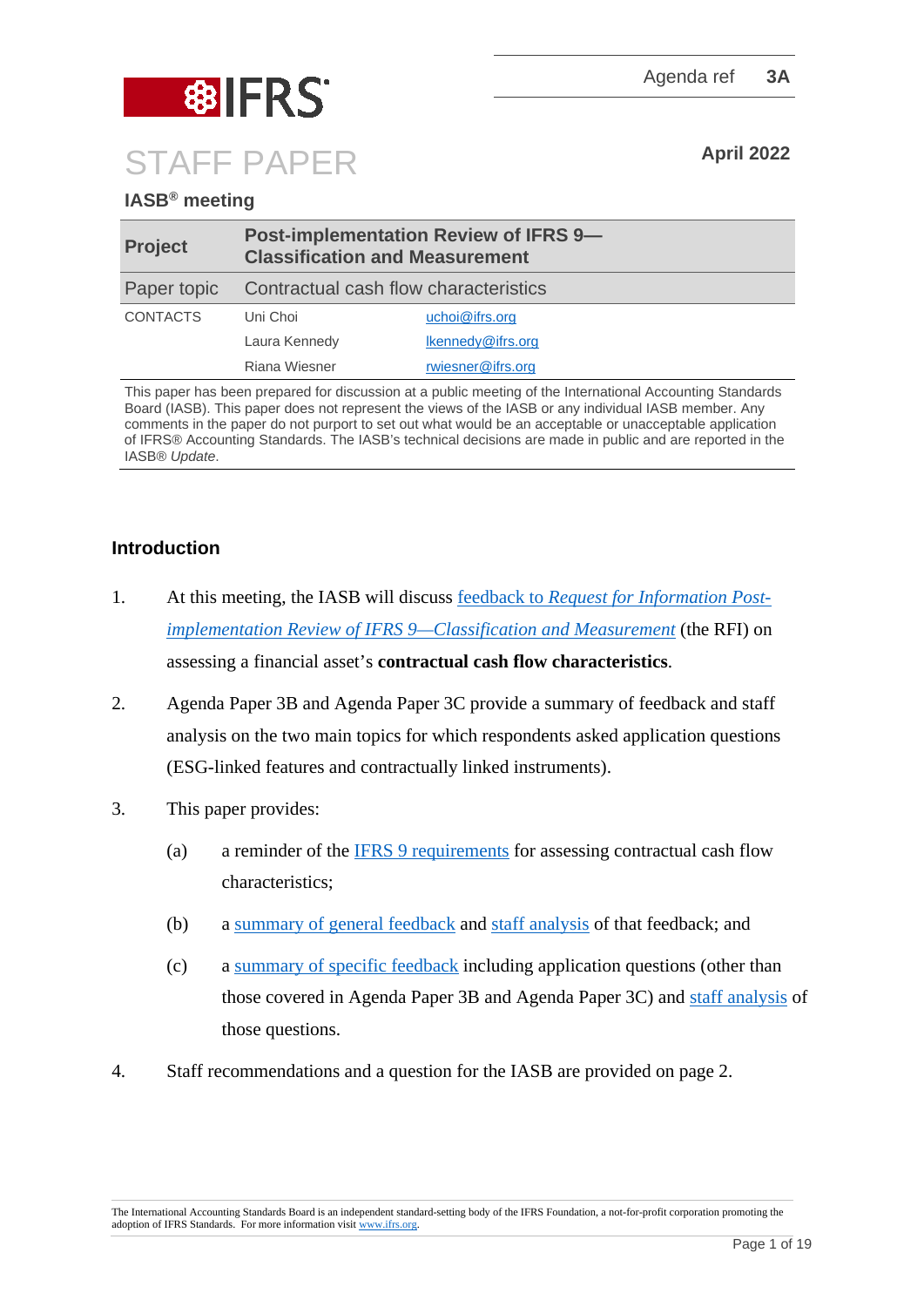# **Staff recommendations and question for IASB**

5. This paper analyses six application questions raised by respondents on contractual cash flow characteristics. Based on the analysis this paper (follow links in table), the staff recommend the IASB take the following actions for those six questions:

|             | <b>Application question</b>                                                                                    | <b>Staff recommendation</b>                                                                                                                                                                                  |  |  |
|-------------|----------------------------------------------------------------------------------------------------------------|--------------------------------------------------------------------------------------------------------------------------------------------------------------------------------------------------------------|--|--|
|             | A. whether a financial asset has<br>non-recourse features                                                      | Consider with PIR analysis of CLIs because the<br>questions are connected (see Agenda Paper 3C)                                                                                                              |  |  |
|             | B. whether an entity needs to<br>consider cash flows arising<br>from bail-in legislation                       | Consider subsequent to further development in FICE<br>project because the topic of the question is similar to<br>the IASB's recent tentative decisions in the FICE<br>project                                |  |  |
|             | C. whether interest rates that are<br>contractually adjusted for<br>inflation introduce leverage               | Seek input from ASAF and Interpretation<br>Committee members as to whether based on their<br>experience this question could meet the criteria of<br>the IFRS Interpretations Committee                       |  |  |
|             | D. whether interest rates including<br>a government-imposed leverage<br>factor are regulated interest<br>rates | Seek input from ASAF and Interpretation<br>Committee members as to whether based on their<br>experience this question could meet the criteria of<br>the IFRS Interpretations Committee                       |  |  |
| Е.          | whether a prepayment feature<br>includes reasonable<br>compensation for early<br>termination of the contract   | No further action because the IASB was made aware<br>of this question as part of the 2017 Prepayment<br>Features with Negative Compensation project and<br>outreach since indicates practice has established |  |  |
| $F_{\cdot}$ | whether particular types of<br>interest rates include a modified<br>time value of money element                | No further action because the IASB was made aware<br>of this question as part of the 2020 IBOR Reform-<br>Phase 2 project and outreach since indicates practice<br>has established                           |  |  |

#### **Question for IASB**

Do you agree with each of the staff recommendations in the table above?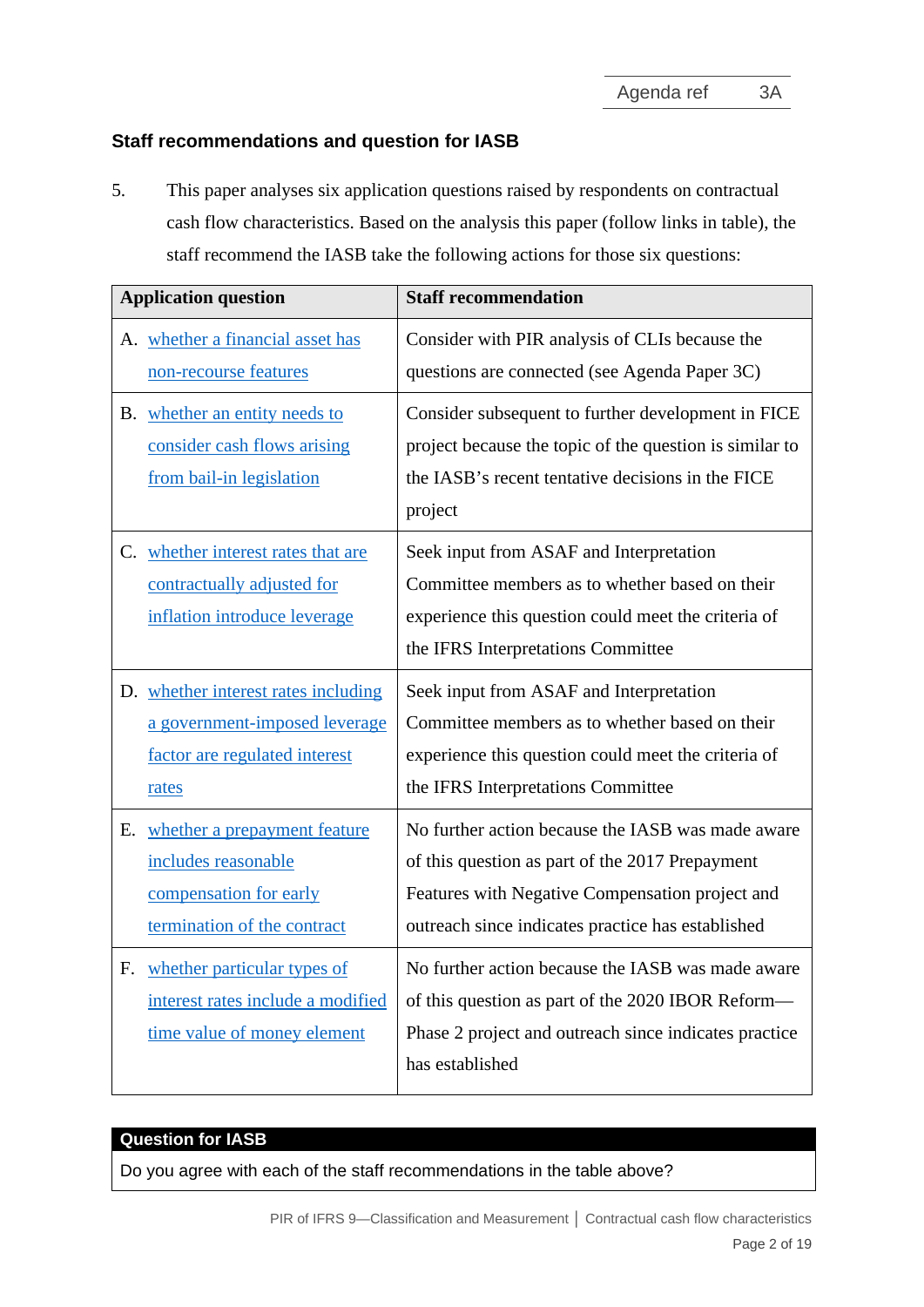## <span id="page-2-0"></span>**IFRS 9 requirements**

#### *The classification and measurement approach*

- 6. IFRS 9 provides one classification approach for all types of financial assets, including those that contain embedded derivative features. Financial assets are therefore classified in their entirety rather than being subject to bifurcation requirements.
- 7. Two factors determine how financial assets are classified and measured:
	- (a) the entity's business model for managing the financial assets; and
	- (b) the contractual cash flow characteristics of the financial asset.

|                                                    |                                                                  | <b>Business model for managing financial assets</b> |                                      |                                                |
|----------------------------------------------------|------------------------------------------------------------------|-----------------------------------------------------|--------------------------------------|------------------------------------------------|
|                                                    |                                                                  | <b>Hold to collect</b>                              | <b>Hold to collect</b><br>and sell   | <b>Other</b>                                   |
| <b>Contractual</b><br>cash flow<br>characteristics | <b>Solely</b><br>payments of<br>principal and<br>interest (SPPI) | Amortised cost                                      | Fair value<br>through OCI<br>(FVOCI) | Fair value<br>through profit<br>or loss (FVPL) |
|                                                    | <b>Other</b>                                                     | <b>FVPL</b>                                         | FVPL                                 | <b>FVPL</b>                                    |

### *Contractual cash flow characteristics assessment*

#### *Overview*

- 8. Only financial assets with SPPI cash flows can be subsequently measured at amortised cost or fair value through OCI depending on the business model in which the asset is held.
- 9. Often it will be readily apparent whether contractual cash flows are SPPI, but sometimes closer analysis is required. Paragraphs B4.1.7–B4.1.26 of IFRS 9 provide requirements and examples to support entities to assess whether contractual cash flows are SPPI.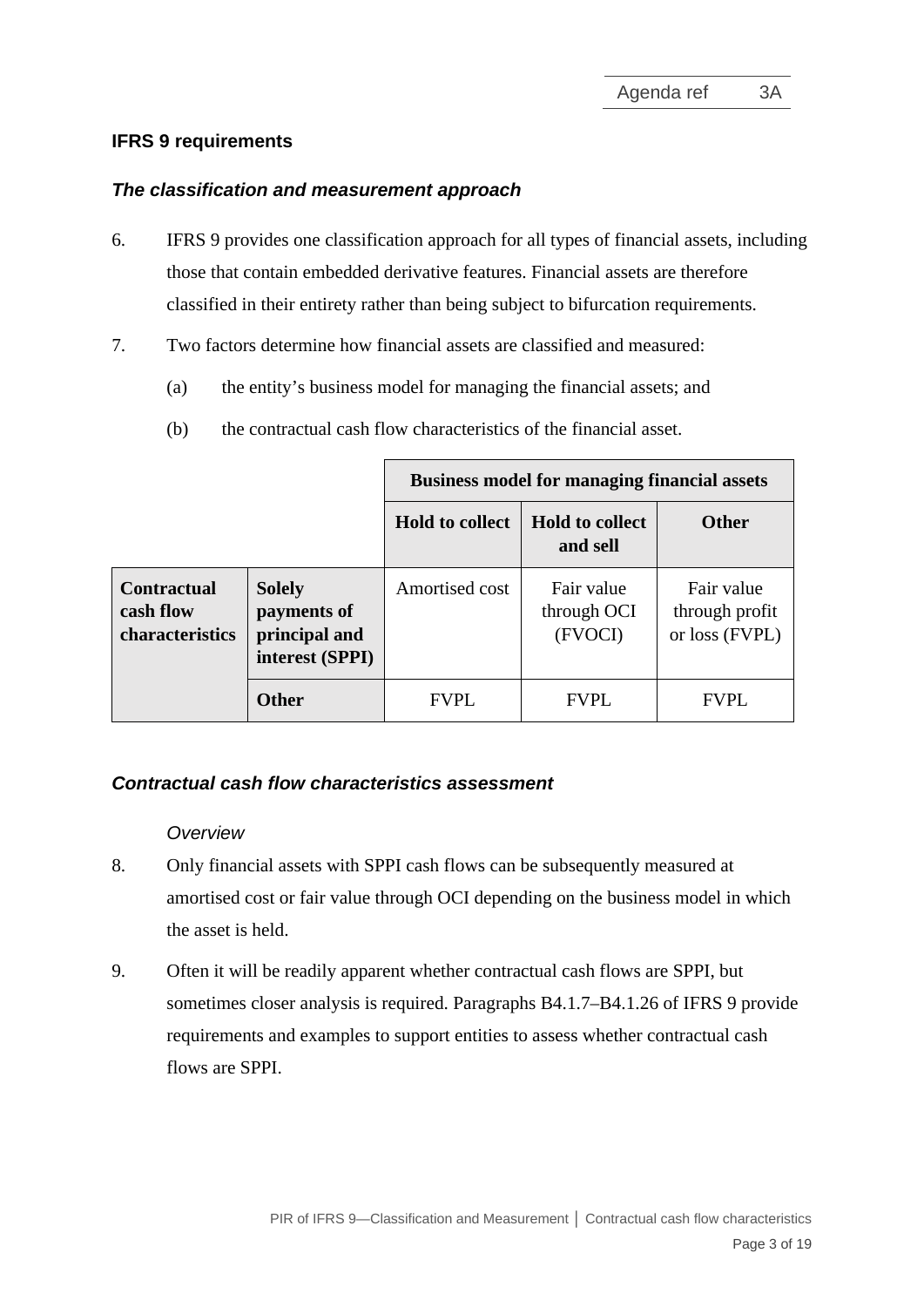#### *What is 'principal'?*

10. Paragraph B4.1.7B of IFRS 9 explains that principal is the fair value of the financial asset at initial recognition. The principal amount may change over the life of the financial asset (for example, if there are repayments of principal).

#### *What is 'interest' on the principal amount outstanding?*

11. Paragraph B4.1.7A of IFRS 9 explains that in a basic lending arrangement, consideration for the time value of money and credit risk are typically the most significant elements of interest. However, interest can also include a return for other basic lending risks (for example, liquidity risk), amounts to cover costs associated with holding the financial assets for a particular period of time and a profit margin. Contractual terms that introduce exposure to risks or volatility in the contractual cash flows that is unrelated to a basic lending arrangement, such as exposure to changes in equity prices, do not give rise to SPPI cash flows.

#### *Specific guidance on assessing contractual cash flow characteristics*

- 12. Paragraphs B4.1.8–B4.1.19 of IFRS 9 provide specific requirements and examples for assessing contractual cash flow characteristics, including:
	- (a) modified time value of money;
	- (b) non-recourse features; and
	- (c) contractual terms that are 'de minimis' or 'not genuine'.
- 13. Paragraphs B4.1.20–B4.1.26 of IFRS 9 provide specific requirements for assessing the contractual cash flow characteristics of contractually linked instruments (tranches).

#### *Why SPPI?*

14. SPPI cash flows are used as a basis for assessing whether a financial asset can be measured using amortised cost applying IFRS 9 because amortised cost is a relatively simple measurement technique. Amortised cost provides useful information about financial assets with relatively simple cash flows (ie solely payments of principal and interest on the principal amount outstanding), whereas fair value provides better information about financial assets with complex cash flows (for example, contractual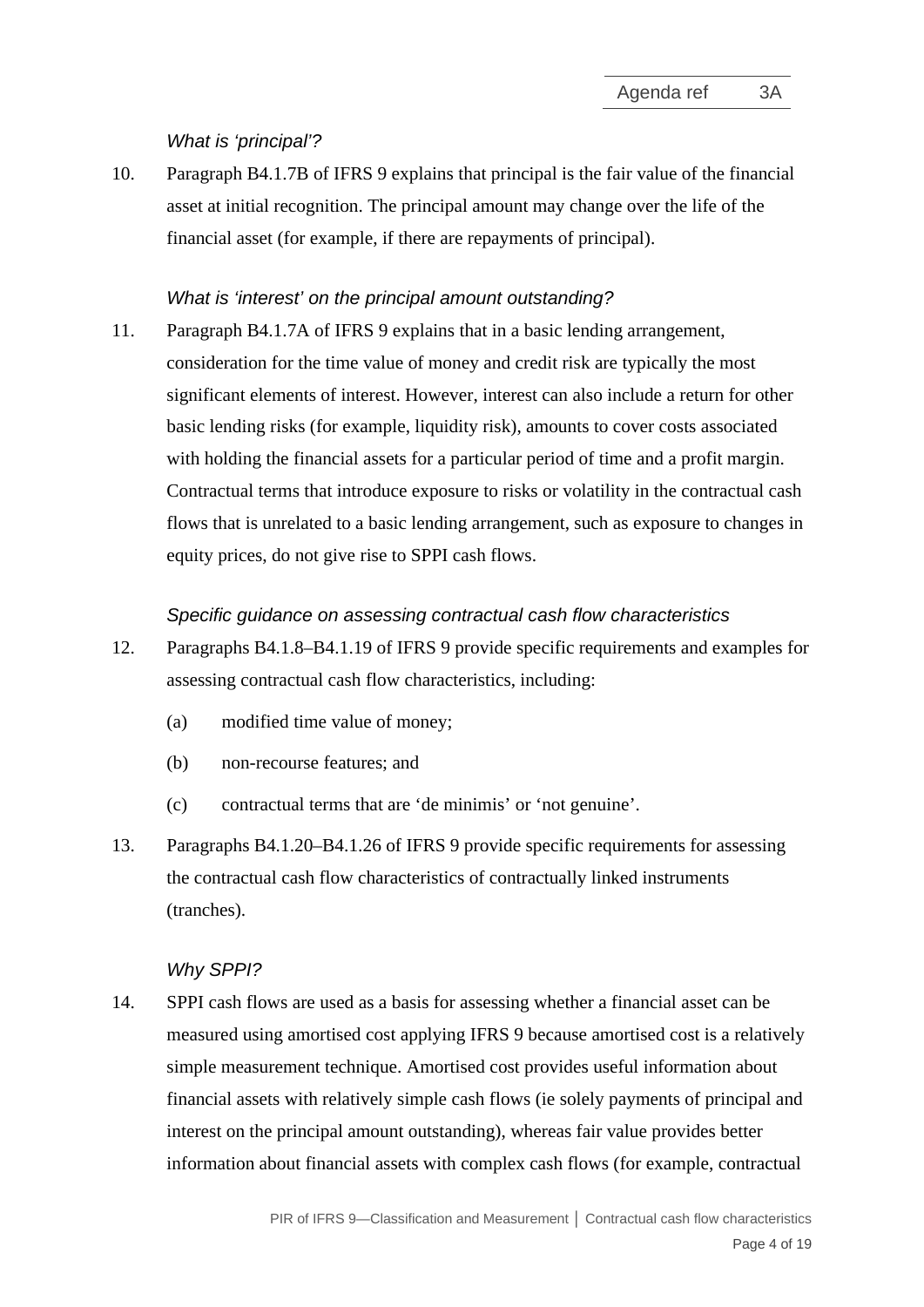cash flows that are linked to an index and that can vary significantly from one period to another).

- 15. As explained in paragraph BC4.23 of the Basis for Conclusions on IFRS 9, the objective of the effective interest method for financial instruments measured at amortised cost is to allocate interest revenue or expense to the relevant period. Cash flows that are interest always have a close relation to the amount advanced to the debtor (the 'funded' amount) because interest is consideration for the time value of money and the credit risk associated with the issuer of the instrument and with the instrument itself. The IASB concluded that:
	- (a) the effective interest method is not an appropriate method to allocate cash flows that are not principal or interest on the principal amount outstanding; and
	- (b) if a financial asset contains contractual cash flows that are not principal or interest on the principal amount outstanding, a valuation overlay to contractual cash flows (fair value) is required to ensure that the reported financial information provides useful information.

## <span id="page-4-0"></span>**Summary of general feedback**

- 16. Most respondents shared the view that generally the contractual cash flow characteristics assessment works as intended. In their view, the requirements achieve the IASB's objective of providing users of financial statements with useful information about the amounts, timing and uncertainty of future cash flows. Some of these respondents expressed agreement with the IASB that it is appropriate to measure at fair value through profit or loss financial assets that do not have SPPI cash flows because fair value provides the most useful information for such financial assets.
- 17. A few respondents questioned whether measuring an entire financial asset at fair value through profit or loss provides the most useful information when the asset is 'held-tocollect' and generally has SPPI cash flows except for one minor feature that results in the contractual cash flows not being SPPI. A few of those respondents expressed the view that bifurcating such features (similar to previous IAS 39 requirements) could provide more useful information.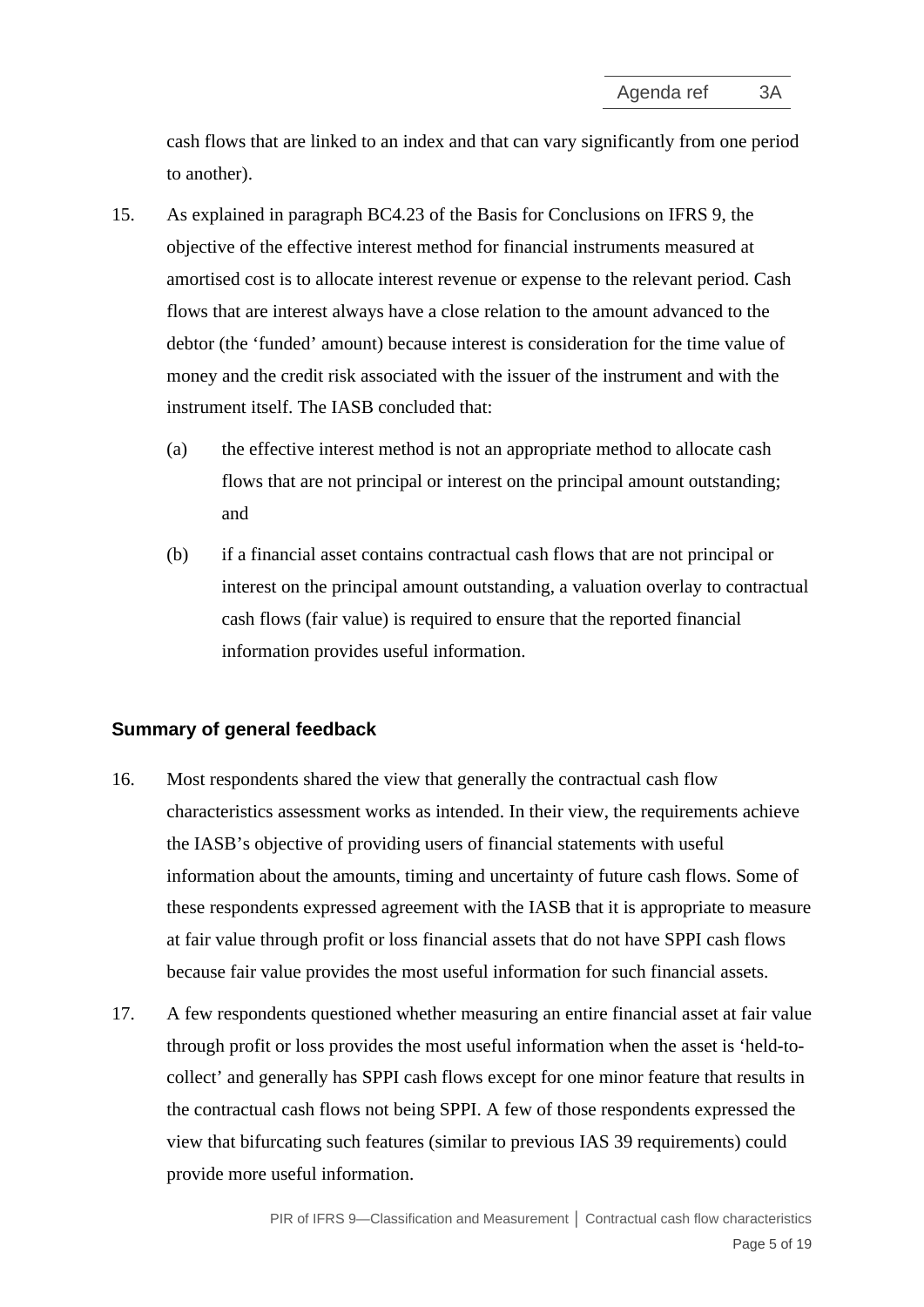#### <span id="page-5-0"></span>**Staff analysis of general feedback**

- 18. The staff note that the general feedback on the IFRS 9 requirements for assessing a financial asset's contractual cash flow characteristics is overall positive and is consistent with past feedback considered by the IASB.
- 19. With regards to feedback from a few respondents that said:
	- (a) features that are 'minor' should not impact the SPPI assessment—the staff note that IFRS 9 includes the concept of 'de minimis' to ensure that a contractual feature does not affect the classification of a financial asset if the impact of that feature on the asset's contractual cash flows could only ever be de minimis. In the IASB's view, considering all other features (such as contingent features with a remote likelihood of occurrence) is consistent with its long-standing view that amortised cost provides relevant and useful information only for financial assets with simple contractual cash flows (see paragraph BC4.189 of the Basis for Conclusions on IFRS 9).
	- (b) the bifurcation model for financial assets in IAS 39 could provide more useful information to investors—the staff note that this view conflicts with the view of other stakeholders that strongly supported to removal of bifurcation for financial assets. We also note that the IASB considered such views when it developed IFRS 9 and concluded that it would require a contract as a whole to be treated as the unit of account in IFRS 9 (see paragraphs BC4.89–B4.90 of the Basis for Conclusions on IFRS 9).

#### <span id="page-5-1"></span>**Summary of specific feedback**

- <span id="page-5-2"></span>20. The majority of specific feedback related to two topics:
	- (a) **ESG-linked features—**how to assess whether a financial asset has SPPI cash flows when the instrument has ESG-linked features (see Agenda Paper 3B for this meeting); and
	- (b) **contractually linked instruments (CLIs)**—the scope of transactions to which the contractually linked instruments requirements apply and how to apply those requirements (see Agenda Paper 3C for this meeting).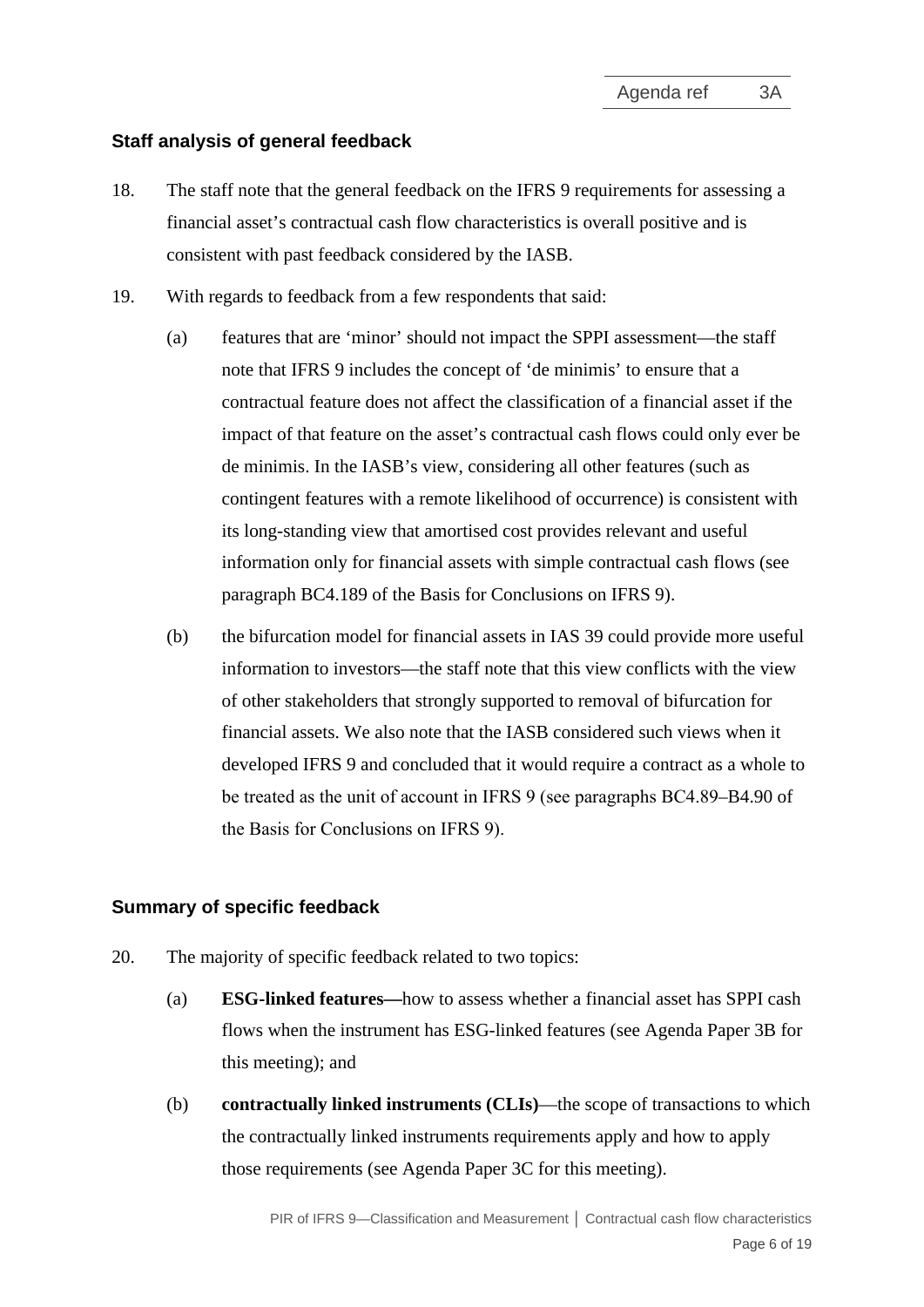- <span id="page-6-1"></span>21. Other specific feedback included questions on assessing whether:
	- (a) a financial asset has non-recourse features, and distinguishing between credit risk and asset-performance risk when assessing whether a non-recourse financial asset represents an investment in particular assets;
	- (b) an entity needs to consider the cash flows arising from bail-in legislation;
	- (c) interest rates that are contractually adjusted for inflation introduce leverage;
	- (d) interest rates including a leverage factor imposed by the government are considered regulated interest rates;
	- (e) a prepayment feature includes reasonable compensation for the early termination of the contract; and
	- (f) particular types of interest rates, for example compounded risk-free rates, include a modified time value of money element.

#### <span id="page-6-0"></span>**Staff analysis of specific feedback**

- 22. The staff note that all of the specific feedback on contractual cash flow characteristics relates to application questions that have arisen in practice since IFRS 9 was issued. As noted by the IASB at its [January 2022](https://www.ifrs.org/content/dam/ifrs/meetings/2022/january/iasb/ap8a-pir-outcome-prioritisation.pdf) meeting, a PIR is not intended to identify and resolve every application question. However, trends in application questions may identify the need for action.
- 23. Standard-setting, referring a question for consideration by the IFRS Interpretations Committee, and providing educational material are all further actions that the IASB could choose to take in response to application questions raised in the PIR. Whether to take further action, and what that action is, will depend on the IASB's analysis of the feedback.
- 24. With regards to educational material, the staff note:
	- (a) educational material tends to be less visible than IFRS Accounting Standards or Agenda Decisions and may be more difficult for stakeholders to find or become aware of in the longer term. Therefore, educational material is often best suited when guidance is needed over a specified short-term period, (for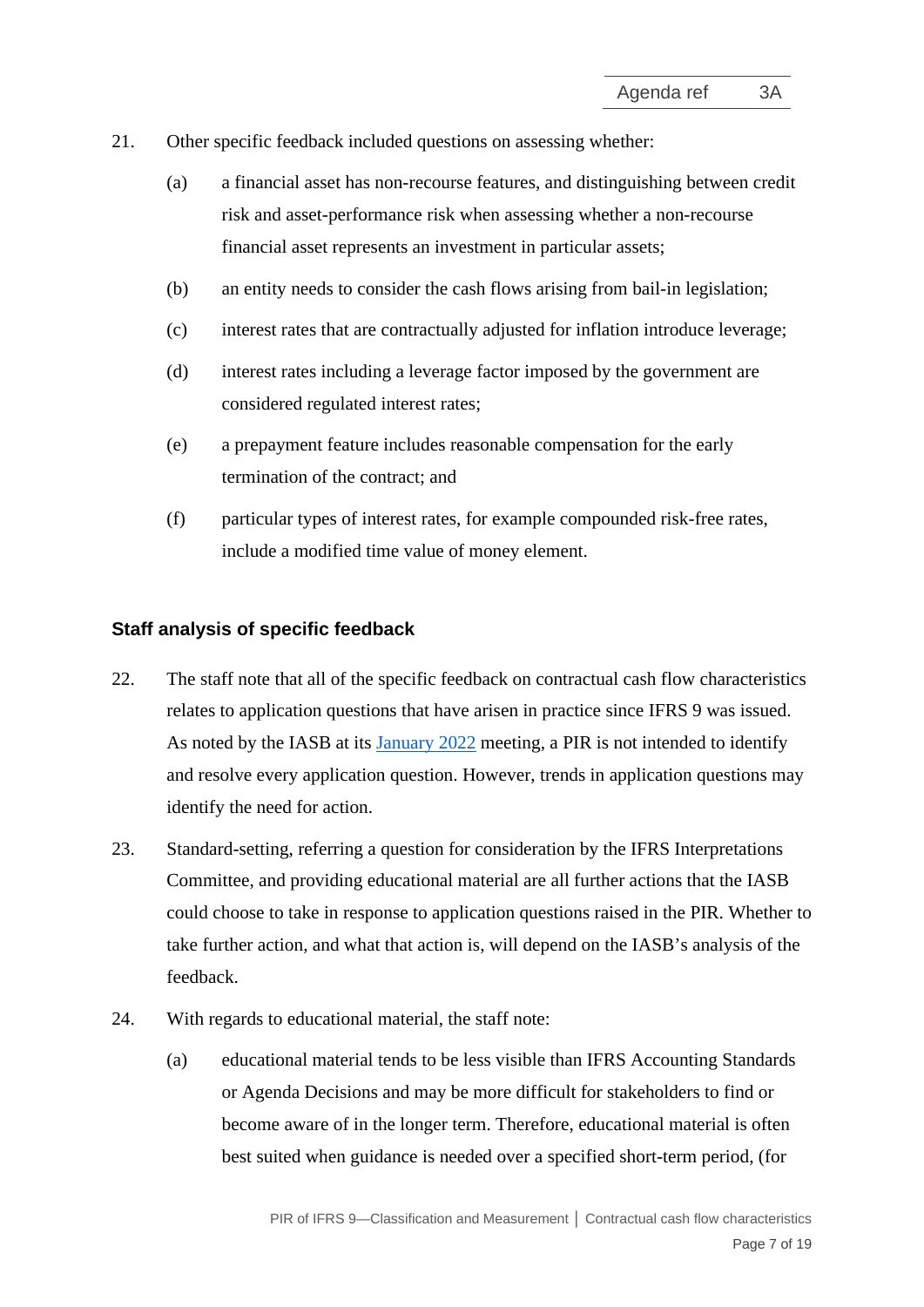example, supporting stakeholders to get to know a newly issued Accounting Standard) or to apply an Accounting Standard in a particular one-off circumstance (for example, the covid-19 pandemic).

- (b) educational material is non-authoritative guidance. Therefore, educational material cannot substitute adding or changing requirements to an Accounting Standard or publishing an Agenda Decision.
- 25. With regards to referring an application question raised in the PIR to the IFRS Interpretations Committee, in deciding whether to discuss a question the Committee evaluates whether:
	- (a) the matter has a widespread or material effect;
	- (b) it is necessary to add or change requirements in IFRS Accounting Standards;
	- (c) the matter can be resolved efficiently within the confines of existing Standards; and
	- (d) the matter is sufficiently narrow in scope that the IASB or Committee can address it in an efficient manner, but not so narrow that it is not cost-effective for the IASB or Committee and stakeholders to undertake the due process required to change an Accounting Standard.

#### *Two main feedback topics (ESG-linked features and CLIs)*

- 26. In the staff view, the significant volume of feedback and nature of application questions relating to the two main feedback topics (ESG-linked features and CLIs see paragraph [20](#page-5-2) of this paper), indicates that standard-setting—rather than interpretation—could be needed in these areas.
- 27. For these two topics, many respondents said that despite significant discussion in practice, stakeholders cannot reach consensus and feel strongly that additional application guidance is needed. No respondents said that the requirements are clear. Therefore, Agenda Paper 3B and Agenda Paper 3C include staff analysis and preliminary views on whether the IASB should consider standard setting.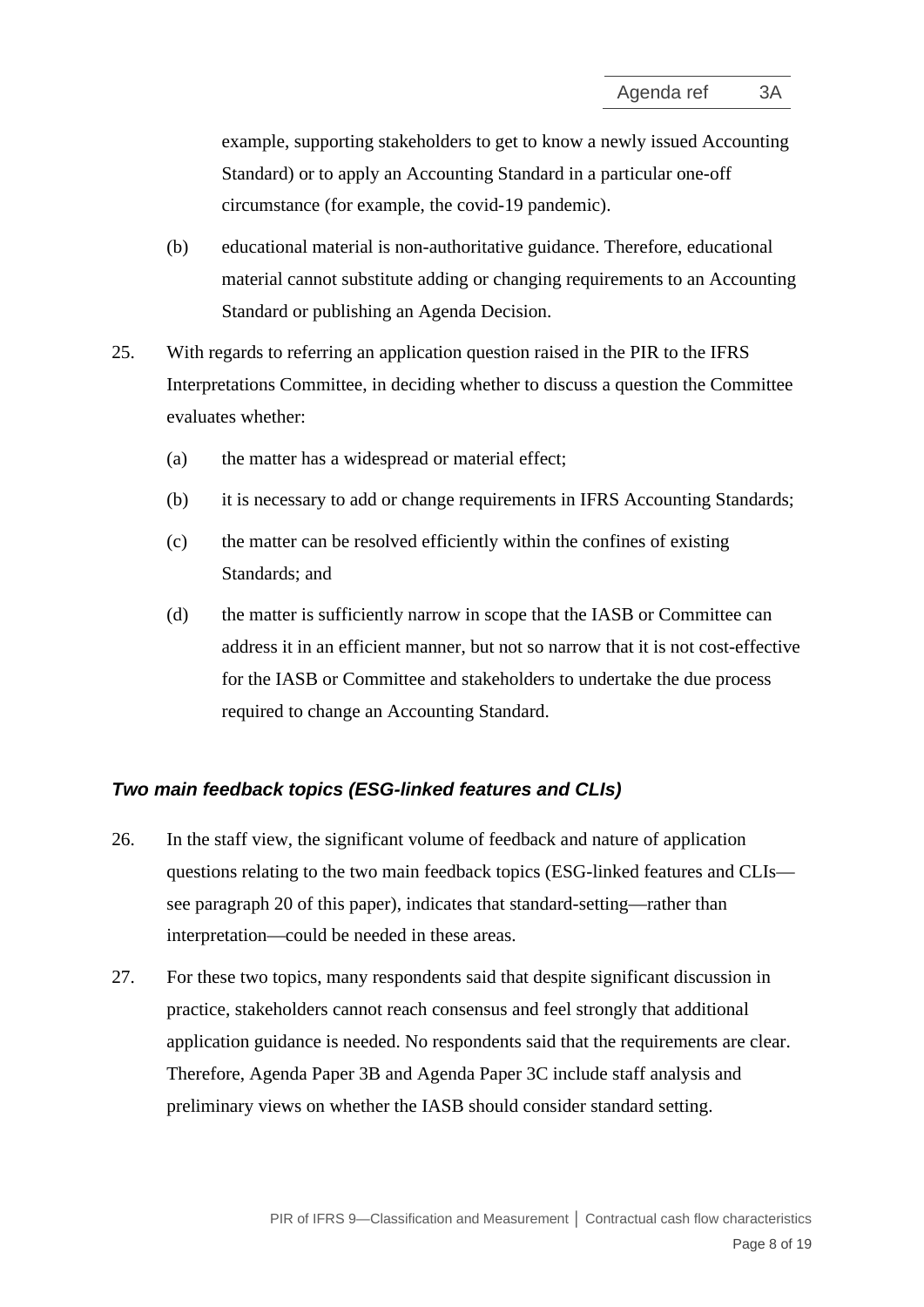## *Other feedback topics*

- 28. Six other application questions were raised by a few respondents (see paragraph [21](#page-6-1) of this paper). For each of those questions, the following tables:
	- (a) summarise the requirements to which the question relates;
	- (b) explain the question;
	- (c) provide staff analysis and recommendations on whether—and what—action the IASB could take in response to the question.
- 29. A summary of the staff recommendations and a question for the IASB are provided on page 2 of this paper.

### <span id="page-8-0"></span>*A. Non-recourse features and credit risk versus asset-performance risk*

#### **Requirements**

Some financial assets limit a creditor's claim to specified assets of the debtor or the cash flows from specified assets (that is, some financial assets have a non-recourse feature). Some such financial assets may represent an investment in particular assets or cash flows and hence do not have SPPI cash flows.

Paragraph B4.1.17 of IFRS 9 explains:

…the fact that a financial asset is non‑recourse does not in itself necessarily preclude the financial asset from [having SPPI cash flows]. In such situations, the creditor is required to assess ('look through to') the particular underlying assets or cash flows to determine whether the contractual cash flows of the financial asset being classified are payments of principal and interest on the principal amount outstanding. If the terms of the financial asset give rise to any other cash flows or limit the cash flows in a manner inconsistent with payments representing principal and interest, the financial asset does not [have SPPI cash flows]. Whether the underlying assets are financial assets or non‑financial assets does not in itself affect this assessment.

#### **Application question**

A few respondents noted that financial assets often include a non-recourse feature that comes into effect only when the borrower is in financial difficulty, and the lender's ability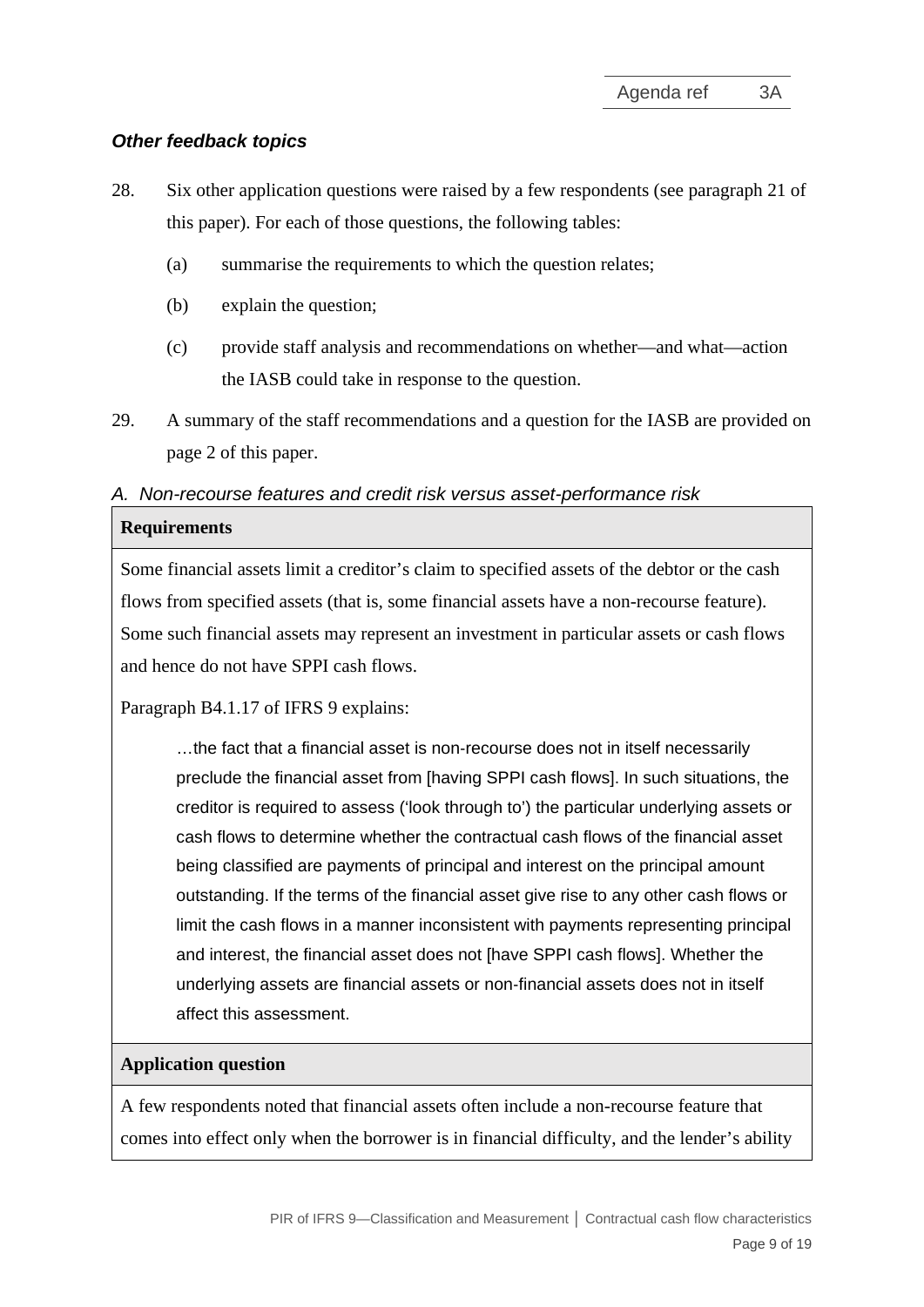to collect the contractual cash flows then depends on the cash flows generated by the specified asset(s). For such financial assets, those respondents asked how to distinguish between credit risk of the borrower and asset-performance risk when assessing whether the financial asset represents an investment in particular assets.

Example scenarios for which respondents expressed the view that guidance is needed include:

- 1. A bank issues a loan to a company to finance a construction project. In the event the company cannot repay the loan, the bank's claim is limited to the proceeds from the sale of the construction, which may be lower than the outstanding loan balance.
- 2. A bank purchases a credit-impaired loan that is secured against a building. At the purchase date, the level of impairment is such that it is reasonably likely that the only cash flows the bank will receive will be the proceeds from the sale of the building, which is expected to be much lower than the outstanding loan balance.
- 3. A bank issues a loan to a special purpose entity that has only a limited set of assets. The contract does not include a non-recourse feature; however the nature of the borrower means that the repayment of the loan would directly depend on the performance of the specific assets.

#### **Staff analysis**

Many financial assets are collateralised by financial or non-financial assets. The staff observe that some respondents appear to have interpreted paragraph B4.1.17 of IFRS 9 as requiring an entity to determine that a financial asset does not have SPPI cash flows if it is collateralised by an asset that does not generate SPPI cash flows. That was not the IASB's intention.

The objective of paragraphs B4.1.15–B4.1.17 in IFRS 9 is to require the holder of a financial instrument to assess the nature of the cash flows and what the holder is being compensated for, rather than simply relying on how those cash flows are described or labelled in the contract.

The staff think there is a difference between cases in which the payments of the principal and interest rely on the cash flows generated by the underlying assets in the normal course of business versus cases in which these payments are made out of the underlying assets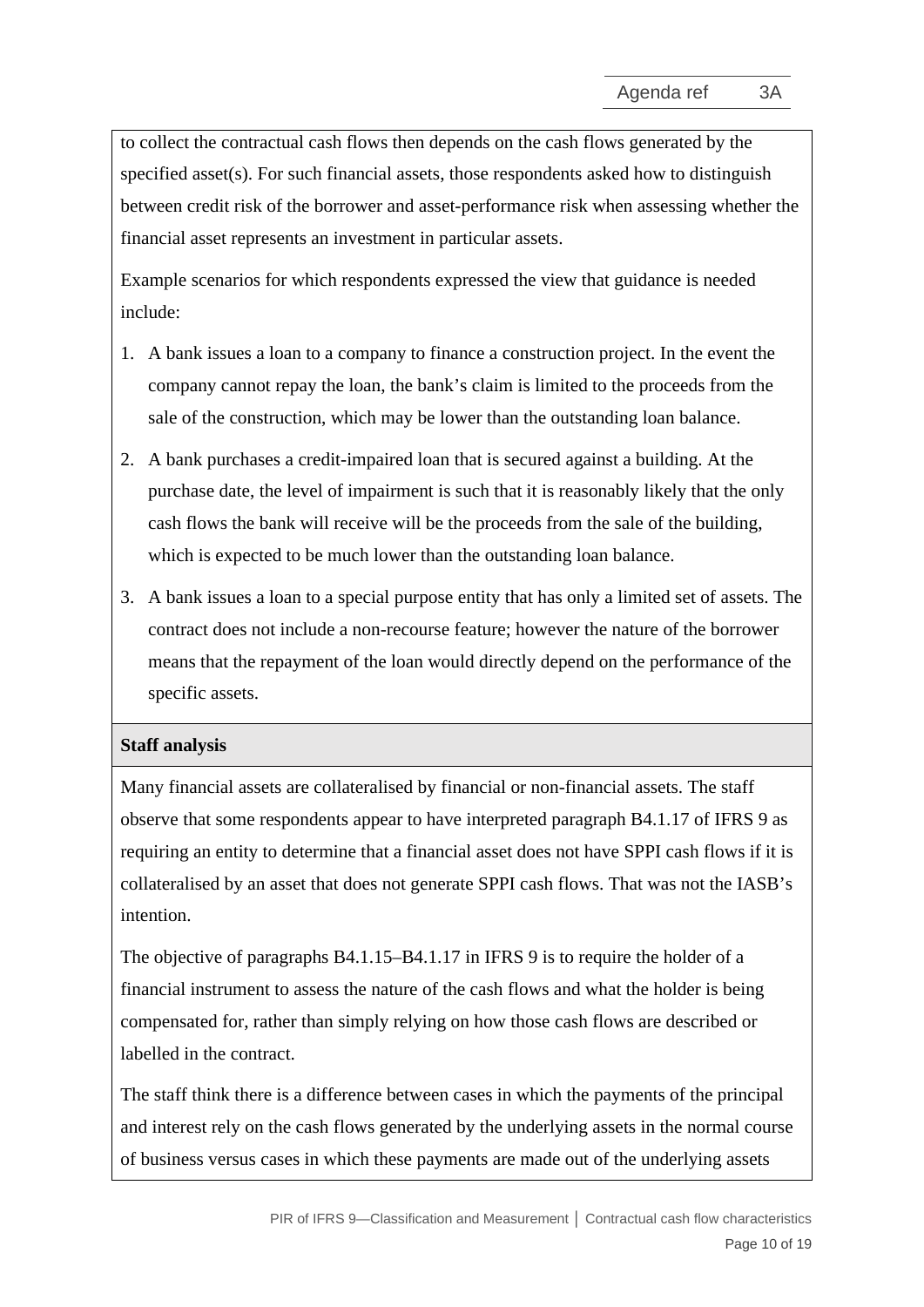only if the borrower cannot make repayments. In the staff view, a non-recourse financial asset refers to a financial asset for which (1) the repayment of the loan is wholly dependent on the cash flows generated by a particular asset(s); and (2) the lender has no recourse to the entity (ie no claim) in the event of default except for any cash flows arising from liquidating the particular asset.

The extent of the analysis required to determine what the holder is being compensated for depends on facts and circumstances. In some cases, entities may be able to conclude with little analysis, while in other complex transactions, a more rigorous analysis would be required. We think the need for analysing contractual terms is inevitable to apply accounting requirements that consider the characteristics of the contractual cash flows. It is also inevitable that a more extensive analysis is required for more complex contracts.

The staff think that the use of the phrase 'to look through' in paragraph B4.1.17 of IFRS 9 may be the reason some respondents are questioning how to apply the requirements. Respondents have drawn a similarity to the requirements for CLIs which also require an entity to 'look through' to the underlying pool of instruments. In feedback on CLIs, many respondents expressed confusion about the difference between the requirements in paragraph B4.1.17 of IFRS 9 and the requirements for CLIs.

In Agenda Paper 3C the staff express a preliminary view that the IASB could consider standard setting for CLIs. If the IASB decides that standard-setting is needed for CLIs, the staff recommend that as part of that project, the IASB consider clarifying the requirements for non-recourse features. Our view is that clarifying the requirement would be relatively simple and would support consistent application and benefit the many respondents that raised questions about the difference between non-recourse and CLIs.

## **Recommendation: consider with analysis of CLIs (see Agenda Paper 3C)**

## <span id="page-10-0"></span>*B. Bail-in legislation included in the contract*

#### **Requirements**

Paragraph B4.1.13 of IFRS 9 describes 'Instrument E' as an example of a financial asset with SPPI cash flows: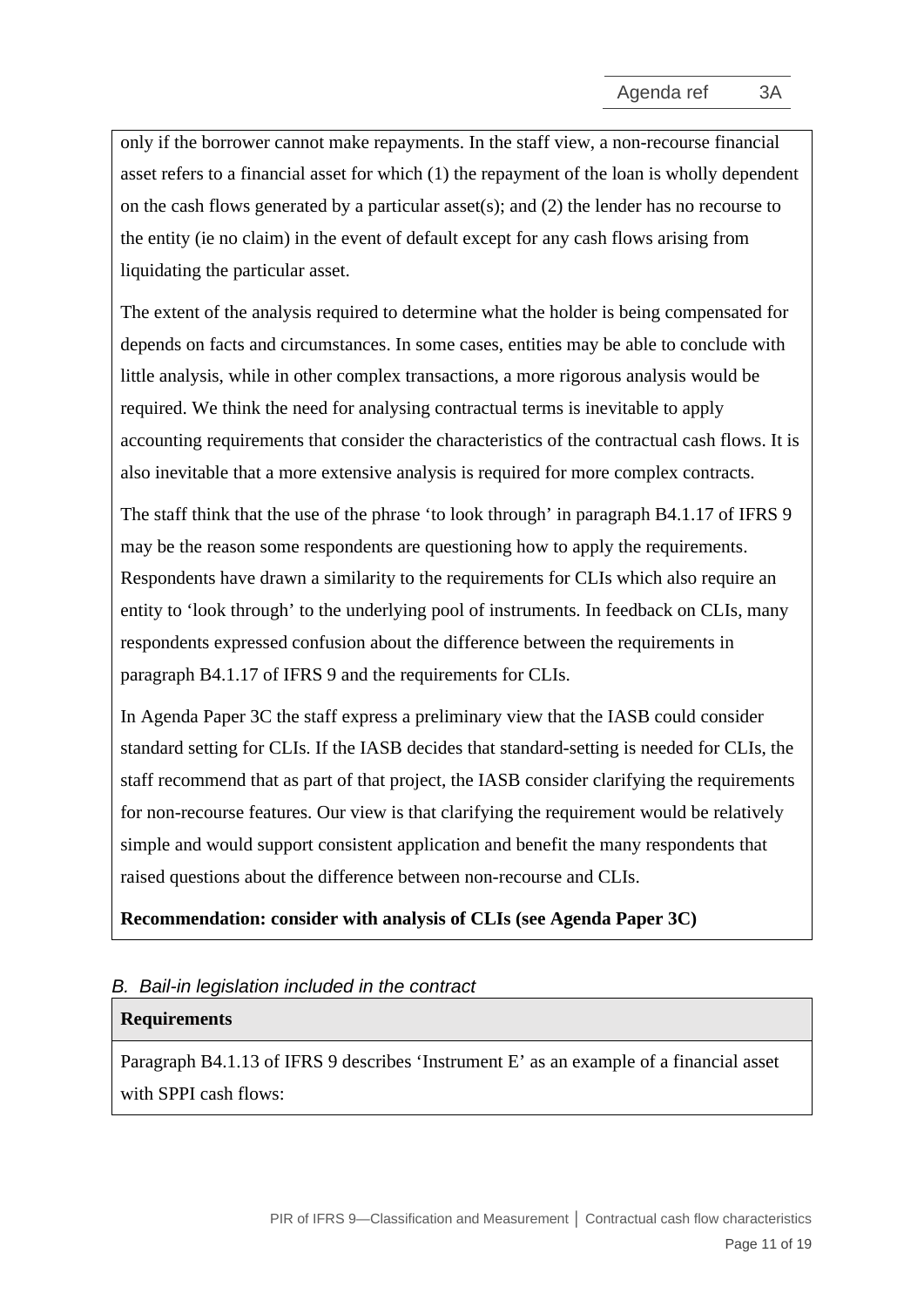Instrument E is issued by a regulated bank and has a stated maturity date. The instrument pays a fixed interest rate and all contractual cash flows are nondiscretionary.

However, the issuer is subject to legislation that permits or requires a national resolving authority to impose losses on holders of particular instruments, including Instrument E, in particular circumstances. For example, the national resolving authority has the power to write down the par amount of Instrument E or to convert it into a fixed number of the issuer's ordinary shares if the national resolving authority determines that the issuer is having severe financial difficulties, needs additional regulatory capital or is 'failing'.

Paragraph B4.1.13 of IFRS 9 explains that the holder would analyse the contractual terms of the instrument, and would not consider payments that arise only as a result of the national resolving authority's power to impose losses on the holders of Instrument E. That is because the power, and the resulting payments, are not contractual terms of the financial instrument. In contrast, the contractual cash flows would not be SPPI if the contractual terms of the instrument permitted or required the issuer or another entity to impose losses on the holder.

#### **Application question**

A few respondents asked whether an entity needs to consider the cash flows arising from bail-in legislation if such legislation is reproduced in the contract. One respondent said inconsistent application could arise with regards to drawing a line between whether such a term included in a contract is merely acknowledgement of the rights and obligations arising from legislation or introduces additional rights and obligations as part of the contractual terms.

#### **Staff analysis**

The IASB is aware that this question has been raised for a number of years. The staff note the IASB's recent discussion on the interaction of laws and the contractual terms as part of its FICE project. As part of that discussion, the IASB tentatively decided to make a clarification to IAS 32 on how an entity considers the effects of law on the contractual terms. Although the IASB's decision was specific to how the issuer of financial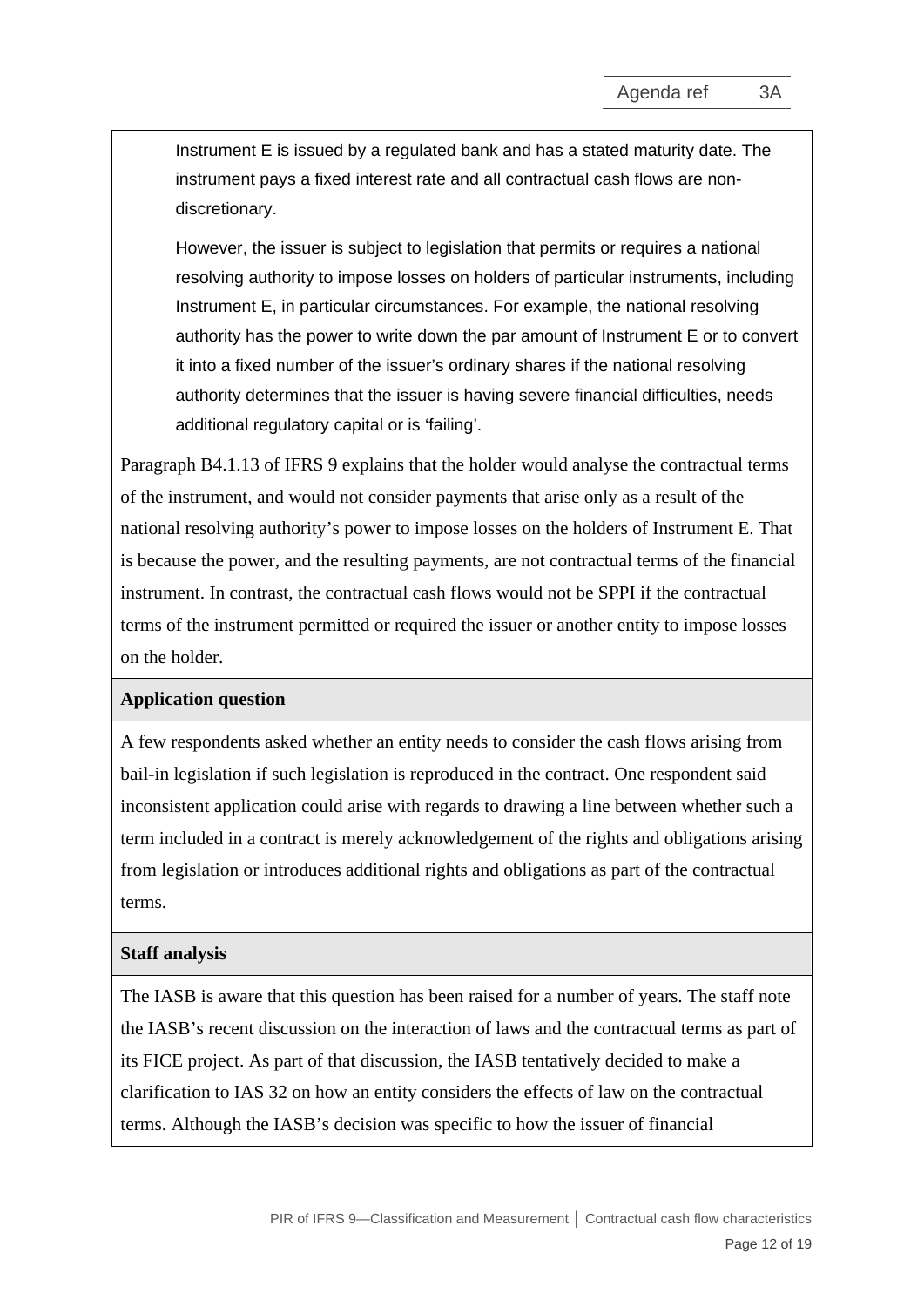instruments classifies them as financial liabilities or equity, the staff think the IASB could consider making similar clarification to IFRS 9 once it considers feedback on the proposal.

Therefore, the staff recommend that the IASB consider this feedback subsequent to further development in the FICE project.

# **Recommendation: consider subsequent to further development in the FICE project**

# <span id="page-12-0"></span>*C. Contractual inflation adjustments and leverage*

## **Requirements**

Paragraph B4.1.9 of IFRS 9 explains:

Leverage is a contractual cash flow characteristic of some financial assets. Leverage increases the variability of the contractual cash flows with the result that they do not have the economic characteristics of interest. Stand‑alone option, forward and swap contracts are examples of financial assets that include such leverage. Thus, such contracts do not [have SPPI cash flows] and cannot be subsequently measured at amortised cost or fair value through other comprehensive income.

## **Application question**

Some respondents asked whether interest rates that are contractually adjusted for inflation introduce leverage.

In Latin America for example, it is common for the interest rate of financial instruments to be contractually linked to an index that adjusts the time value of the money based on a market interest rate and/or inflation rate. Some respondents expressed the view that linking principal and interest payments to such an index results in a 'current level' time value or money (ie the 'real' interest rate). However, questions have arisen as to whether such adjustments introduce leverage in the context of recent significant rises in inflation rates.

# **Staff analysis**

In developing IFRS 9, the IASB explicitly considered contractual cash flows linked to an inflation index. As a result, IFRS 9 includes an example of how an entity analyses whether an inflation index-linked bond has SPPI cash flows. It explains that linking contractual cash flows to an unleveraged inflation index resets the time value of money to a current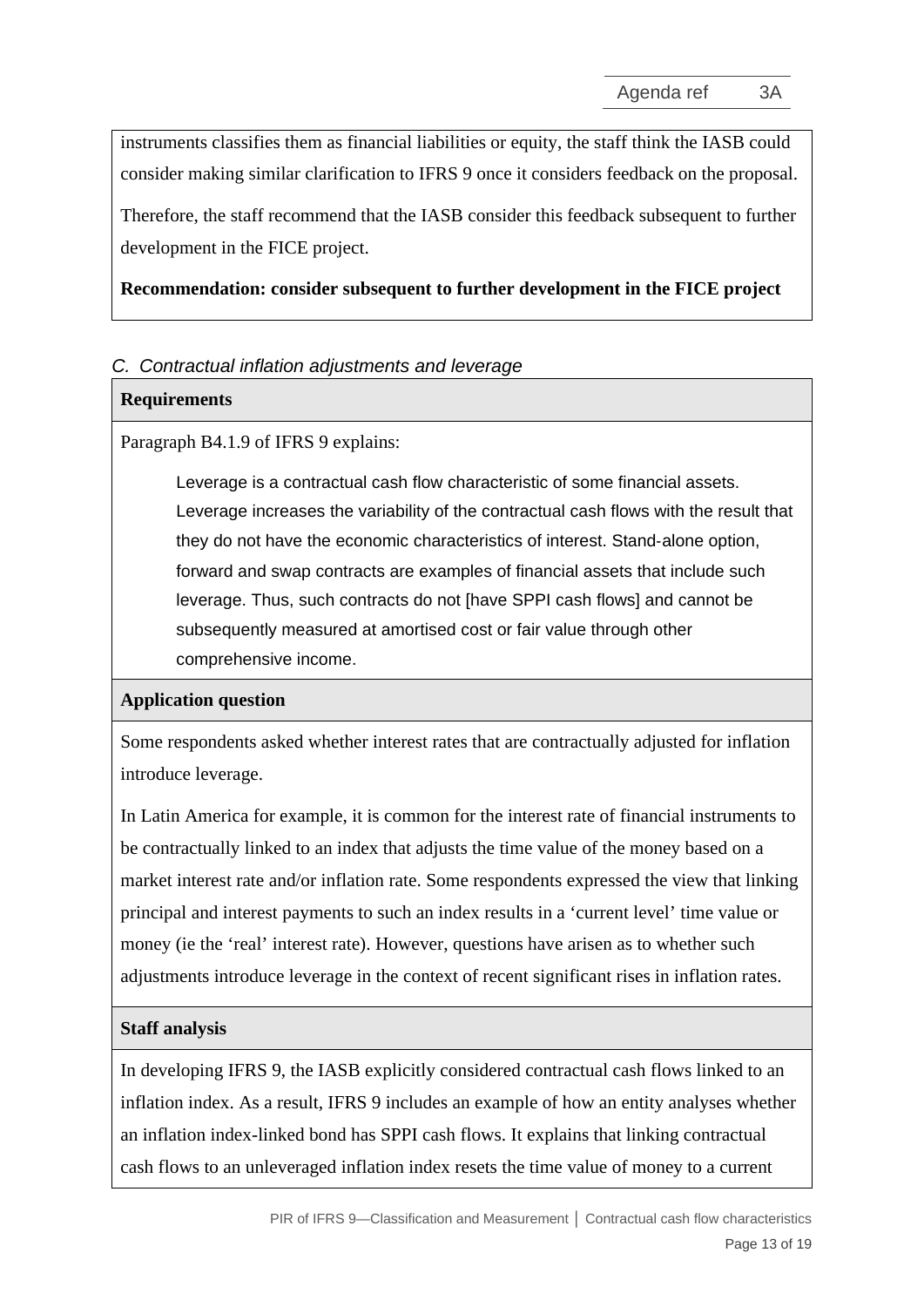level and the interest amounts are consideration for the time value of money on the principal amount outstanding. The staff think this conclusion remains relevant regardless of the level of inflation. In our view, IFRS 9 is clear in this regard.

However, given that we are not aware of this question being raised since IFRS 9 was issued, we are not aware of whether there is diversity in practice with a widespread or material effect. Therefore, we recommend that the IASB seek input from ASAF and Interpretations Committee members as to whether based on their experience this question could meet the criteria of the IFRS Interpretations Committee.

### **Recommendation: seek input from ASAF and Interpretation Committee members**

#### <span id="page-13-0"></span>*D. Regulated interest rates and leverage*

#### **Requirements**

Paragraph B4.1.9E explains:

In some jurisdictions, the government or a regulatory authority sets interest rates. For example, such government regulation of interest rates may be part of a broad macroeconomic policy or it may be introduced to encourage entities to invest in a particular sector of the economy. In some of these cases, the objective of the time value of money element is not to provide consideration for only the passage of time. However, despite paragraphs B4.1.9A–B4.1.9D, a regulated interest rate shall be considered a proxy for the time value of money element for the purpose of [assessing whether cash flows are SPPI] if that regulated interest rate provides consideration that is broadly consistent with the passage of time and does not provide exposure to risks or volatility in the contractual cash flows that are inconsistent with a basic lending arrangement.

#### **Application question**

A few respondents said that in their jurisdictions, financial instruments with regulated interest rates can include a leverage factor imposed by the government. These respondents asked how to consider such a leverage factor in assessing whether the interest rate is a regulated interest rate applying paragraph B4.1.9E of IFRS 9, and if it is, how to consider whether the rate provides exposure to risks or volatility in the contractual cash flows that are inconsistent with a basic lending arrangement applying paragraph B4.1.9E of IFRS 9.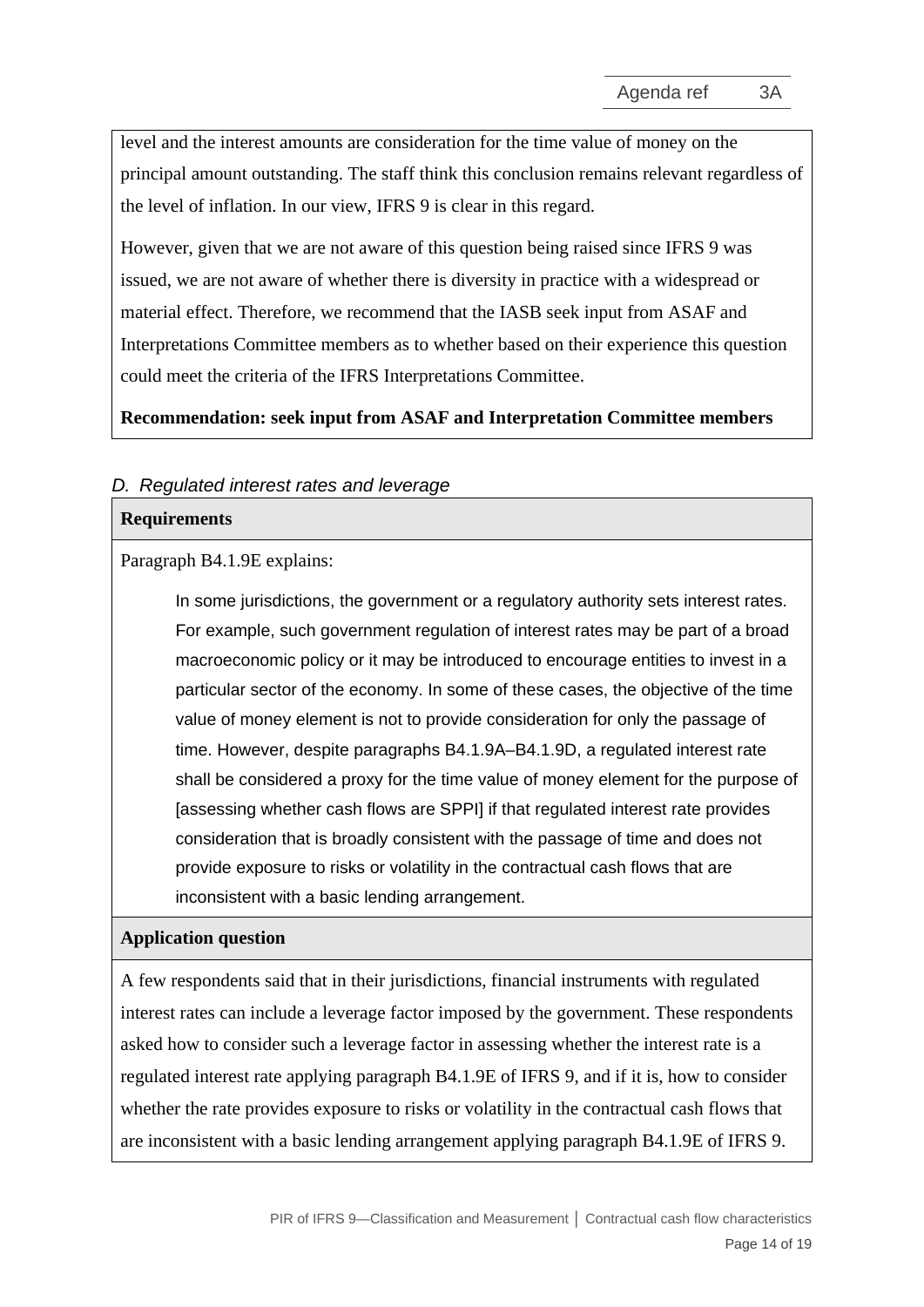In Hungary and Poland for example, a leverage factor is imposed by the government for a particular type of loans granted as part of a government scheme. For example, the interest rate of the loans is determined based on 1.3\*government bond yield at disbursement + margin. According to a banking industry body in Hungary, the government pays 1.3\*government bond yield in the form of interest subsidy and the borrower pays the margin. In determining the factor of 1.3, the government considered that in the local market the mortgage-backed securities have historically traded at 30% premium over the government bond rate.

Respondents noted diversity in practice in making this assessment, resulting in some entities measuring the financial assets at amortised cost, whilst other entities measure the same financial assets at fair value through profit or loss. A respondent reported that as of 31 December 2021, this type of loan in the Hungarian market amounted to approximately EUR 4 billion and is expected to grow to EUR 6.85 billion by the end of 2022. One of the largest banks in Eastern Europe said that this type of loans accounted for 90% of their loans measured at fair value through profit or loss.

#### **Staff analysis**

In the staff view, the nature of this question is such that it may be suitable to submit to the IFRS Interpretations Committee. The feedback indicates that diversity in practice exists and that there could be a material effect in specific jurisdictions. To consider whether the question should be referred to the Interpretations Committee, we think it could be helpful to understand whether this matter has widespread and material effect in other jurisdictions.

Therefore, we recommend that the IASB seek input from ASAF and Interpretations Committee members as to whether based on their experience this question could meet the criteria of the IFRS Interpretations Committee.

**Recommendation: seek input from ASAF and Interpretation Committee members**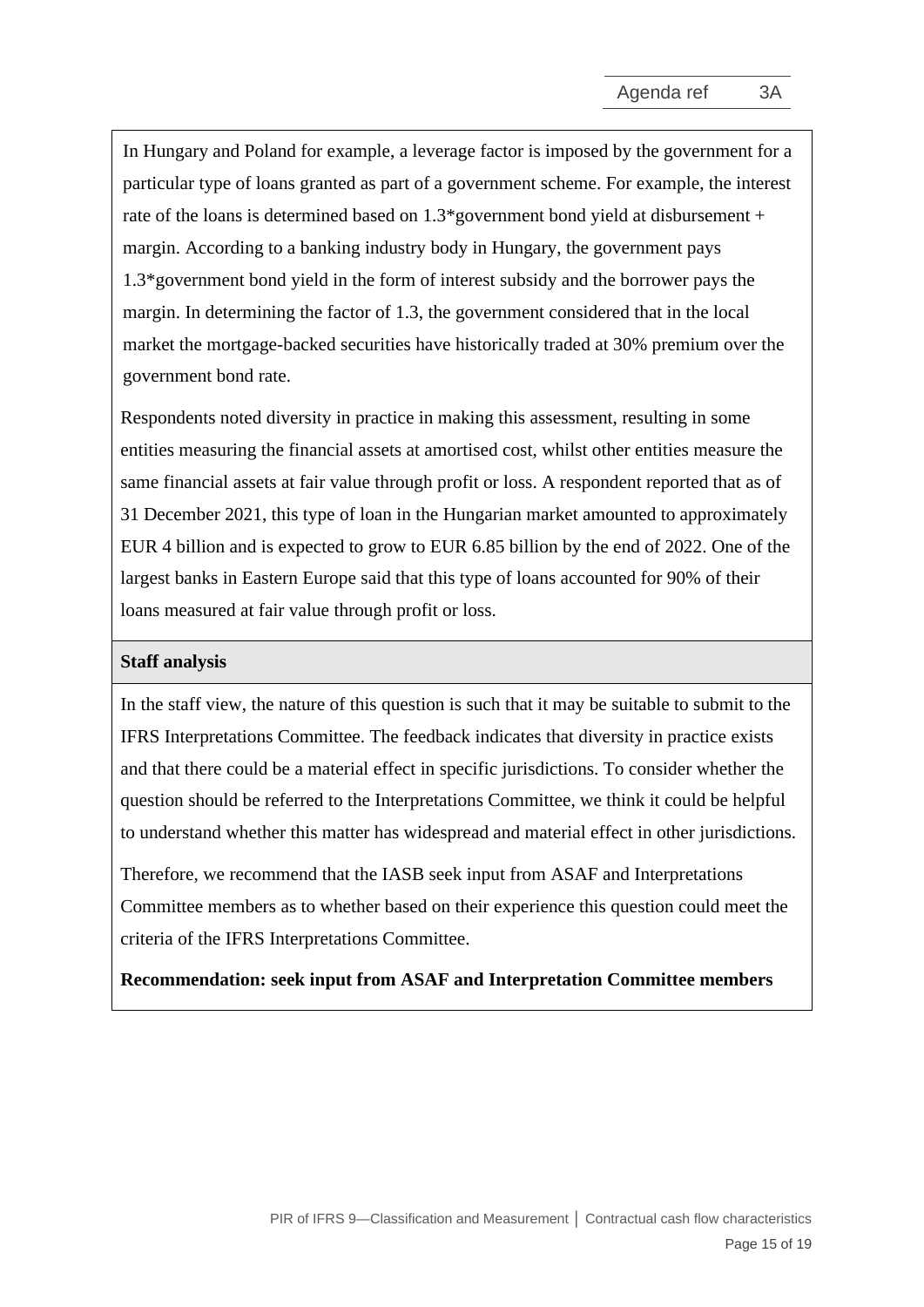## <span id="page-15-0"></span>*E. Prepayment features and reasonable compensation*

### **Requirements**

Paragraph B4.1.11 of IFRS 9 provides the following as an example of contractual terms that result in SPPI cash flows:

(b) a contractual term that permits the issuer (ie the debtor) to prepay a debt instrument or permits the holder (ie the creditor) to put a debt instrument back to the issuer before maturity and the prepayment amount substantially represents unpaid amounts of principal and interest on the principal amount outstanding, which may include **reasonable compensation** for the early termination of the contract;

### **Application question**

A few respondents asked, 'what is reasonable compensation?'

One respondent that asked this question expressed the view that judgement is required to determine 'reasonable compensation' depending on specific facts and circumstances associated with a transaction. Other respondents said that there are diverse views in practice about what is considered to be reasonable compensation and asked for application guidance, for example, a list of factors that an entity could consider when assessing 'reasonable compensation', and guidance on the circumstances under which an entity is required to consider the fair value of the prepayment feature.

## **Staff analysis**

The staff agree that an entity needs to consider the specific facts and circumstances to determine whether a prepayment clause includes 'reasonable compensation' for early termination. We note that IFRS Accounting Standards often require an entity to apply judgement depending on the facts and circumstances, for example to determine if something is 'reasonable', 'significant' or 'substantial'.

The key consideration in this circumstance is whether the contractual cash flows that could arise over the life of the instrument due to that contractual term are SPPI. This includes consideration of *what* the entity is being compensated for as required by paragraph B4.1.7A of IFRS 9. Paragraph B4.1.12 of IFRS 9 describes circumstances in which a prepayable financial asset would be eligible to be measured at amortised cost (or fair value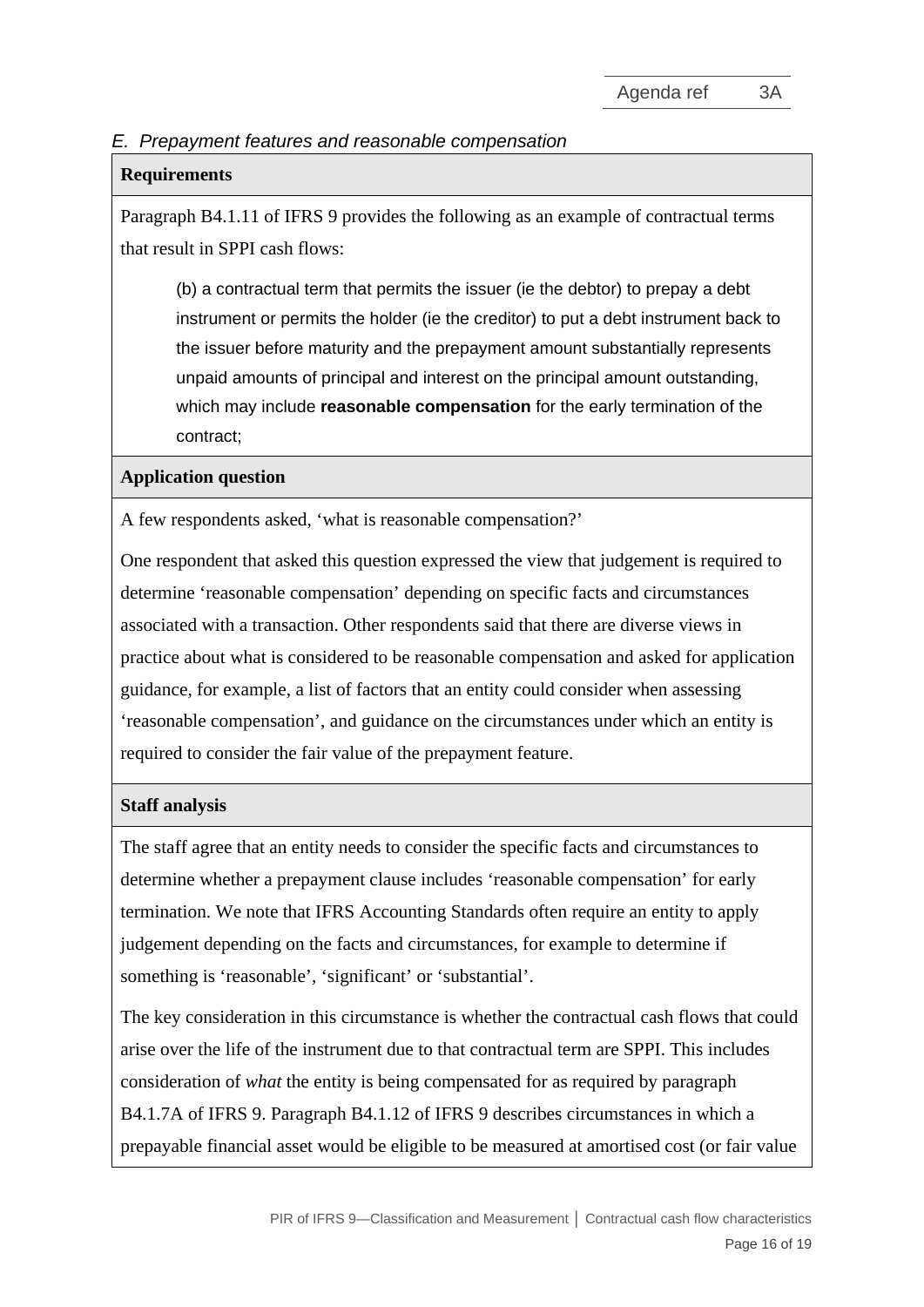through OCI), which includes that the fair value of the prepayment feature is insignificant when the financial assets is initially recognised. The staff think the principle in IFRS 9 is clear in this regard.

The staff note that the IASB was already made aware of this question as part of the 2017 Prepayment Features with Negative Compensation project. The IASB decided not to address the question as part of that project, and outreach since then has indicated that practice has since been established without evidence of diversity with a widespread or material effect.

The staff also note that the PIR feedback raised in this area is relatively general/high-level, without specific examples of fact patterns or explanations of divergent views that exist in practice.

Based on the information received, the staff view is that this question would not meet the criteria for discussion by the IFRS Interpretations Committee. Therefore, the staff recommend that the IASB take no further action for this application question. We note that stakeholders can choose to submit the application question to the IFRS Interpretations Committee if they have further information that they believe could indicate the question meets the criteria for discussion by the Interpretations Committee.

## **Recommendation: no further action**

## <span id="page-16-0"></span>*F. Modified time value of money and administrative rates*

#### **Requirements**

Paragraphs B4.1.9B and B4.1.9C explain:

…in some cases, the time value of money element may be modified (ie imperfect). That would be the case, for example, if a financial asset's interest rate is periodically reset but the frequency of that reset does not match the tenor of the interest rate (for example, the interest rate resets every month to a one‑year rate) or if a financial asset's interest rate is periodically reset to an average of particular short- and long-term interest rates. In such cases, an entity must assess the modification to determine whether the contractual cash flows represent solely payments of principal and interest on the principal amount outstanding. In some circumstances, the entity may be able to make that determination by performing a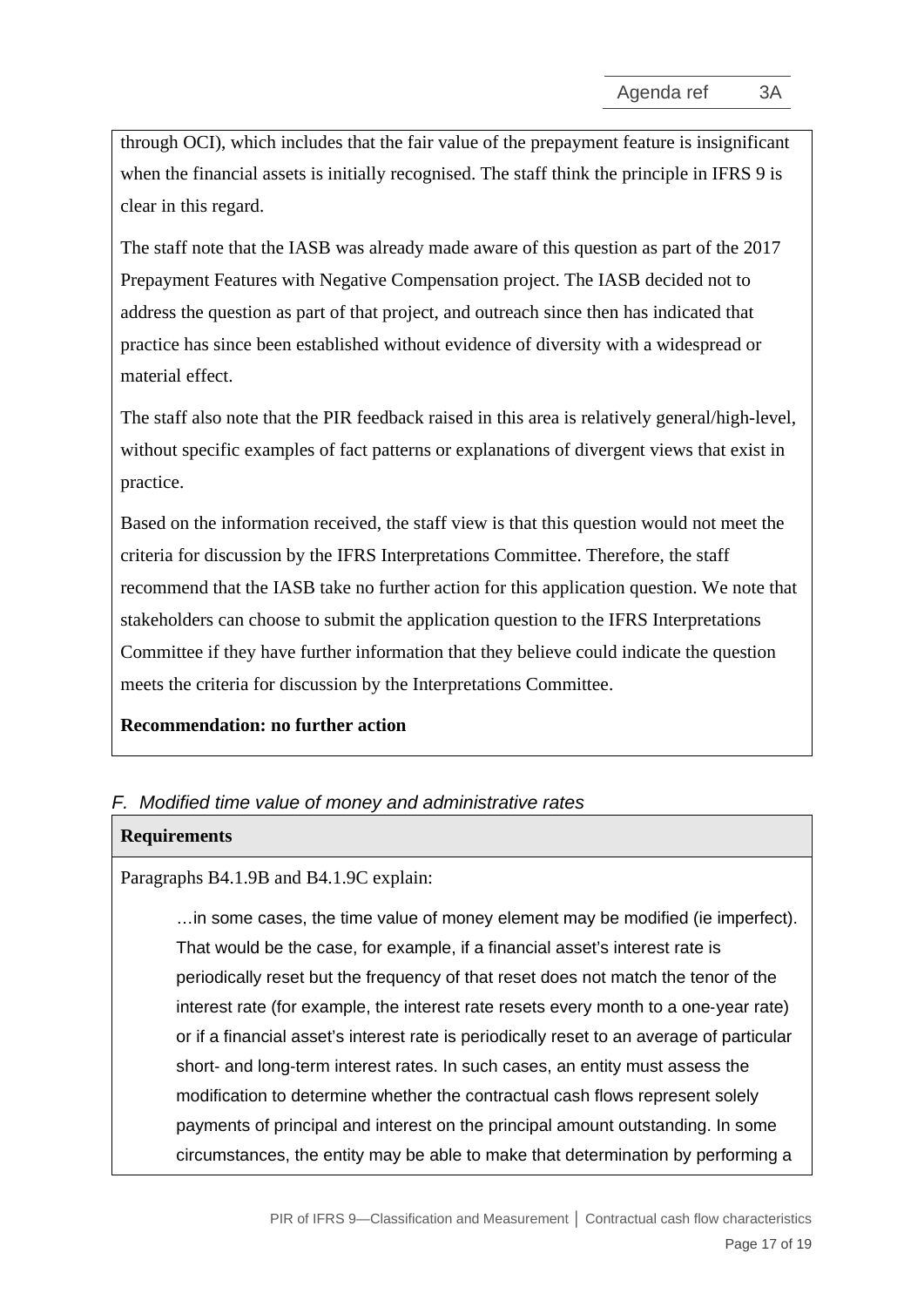qualitative assessment of the time value of money element whereas, in other circumstances, it may be necessary to perform a quantitative assessment.

When assessing a modified time value of money element, the objective is to determine how different the contractual (undiscounted) cash flows could be from the (undiscounted) cash flows that would arise if the time value of money element was not modified (the benchmark cash flows).

#### **Application question**

A few respondents asked whether particular types of interest rates, for example compounded risk-free rates, include a modified time value of money element. These respondents explained that as a result of IBOR reform, some IBOR-based rates were replaced with overnight risk-free rates. The overnight risk-free rate is typically compounded over a longer tenor (e.g. one month) in lending arrangements. Some respondents said it is not clear whether:

- (a) the time value of money is always considered to be modified for compounded riskfree rates; or
- (b) compounding an overnight risk-free rate over one month makes the compounded risk-free rate a rate with a one-month tenor such that the time value of money is not modified, if reset in accordance with that frequency.

A standard-setter in Europe raised a similar question about financial instruments with administrative rates. According to the respondent, the contractual terms of some financial instruments refer to 'the general interest level'. In practice, that means that a 'composite' rate is created using the composition of the actual funding of the lender. The respondent noted that while there is no concern about the classification outcome, a significant level of analysis is required to determine the classification. The respondent requested the IASB consider providing application guidance in IFRS 9 or educational material on how to assess whether administrative rates are consistent with SPPI.

## **Staff analysis**

In developing IFRS 9, the IASB discussed the relationship between the consideration of time value of money and principal. As a result, IFRS 9 contains detailed application guidance on how to assess the time value of money element of interest. As reproduced